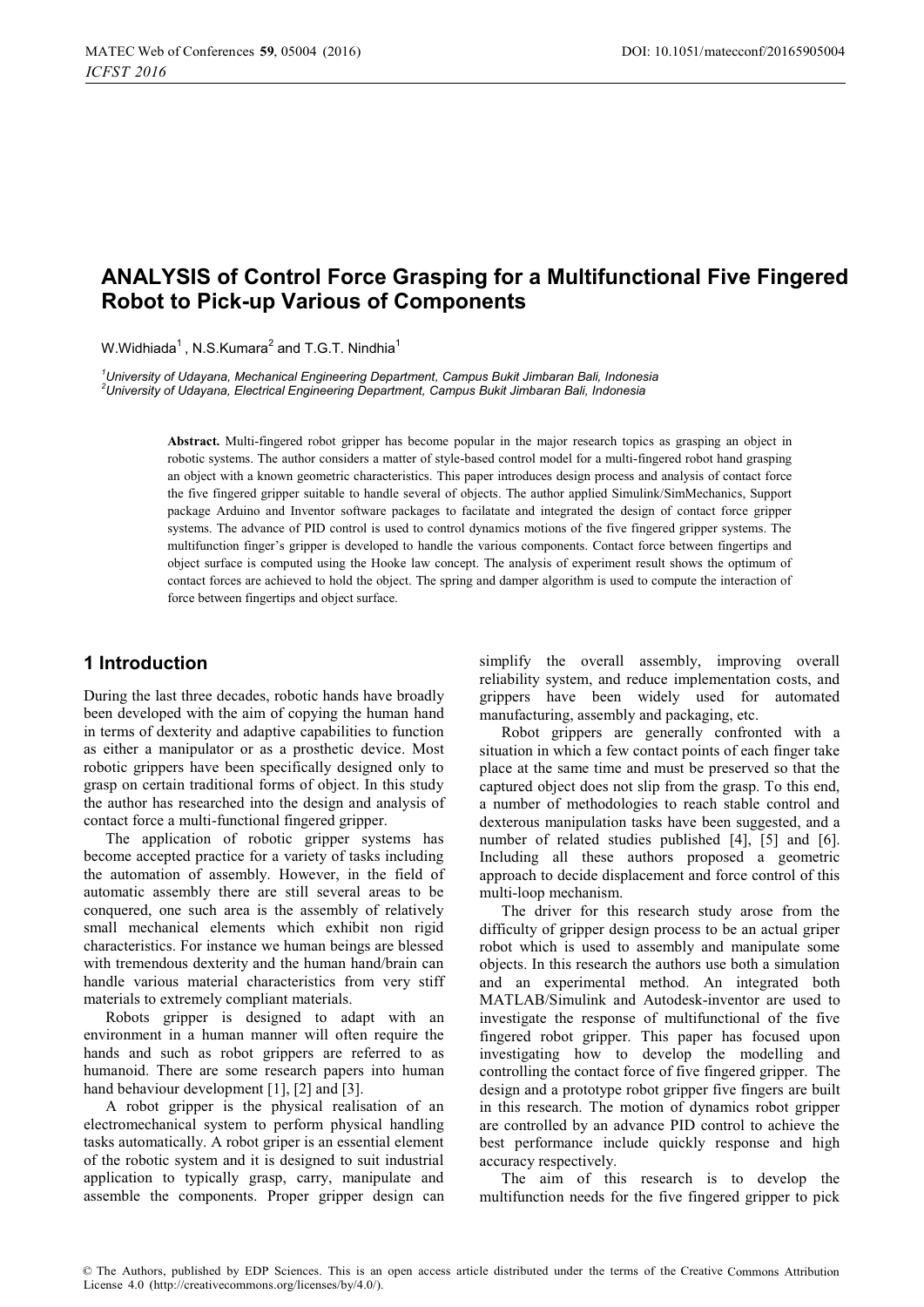up and manipulate some objects. The approach of the spring damper algorithm model is used to compute the contact force between the gripper finger and an object.

This is novel in that the creation of a single gripper that can be precisely controlled the contact force to grasp a range of engineering components of widely different handling characteristics has not, to the author's knowledge, been previously studied. The technical challenge of the work is such that the research will focus on the application of simulation techniques and real prototype.

# **2 Methodology**

### **2.1 Research description**

The development and methods in robotics research have been always affected by the devices used. This is especially true when one considers the profound impact of recent technologies on robotics, especially the development of software modelling environments which have become indispensable when designing the complex systems like three fingered robot gripper.

Grasping tasks are confronted with multi faced at the varied geometrical and physical properties of work pieces. So, before work pieces are grasped that one need to look at the characteristics which define the work pieces type and the way of gripper is presumed to pick it up. The characteristics of workpiece which are of excellent importance for the grasping process.

This paper introduces the demonstration of gripper motion to pick-up several objects. Matlab/Simulink software package is applied to support the computation contact force gripper for each finger and understanding of the various dynamics systems and in particular how both the SimMechanics and support package Arduino toolbox are apllied to interface seamlessly with ordinary Simulink block diagrams to enable the mechanical elements and its associated control system.

The physical model of the five finger robot gripper is built using SimMechanics software and the application SimMechanics has also been verified with identical outputs when compared with Simulink simulations. These studies indicate that each finger of the gripper can be controlled using PID formulation. The author believes an interesting alternative for the gripper, besides its assembly task, is that by changing the trajectory plan and the force control demands the gripper can possibly be used to provide physiotherapy type motions.This paper also demonstrates the power of integrating the software environments of Autodesk-Inventor and SimMechanics to validate the concept of designed force control of a dexterous gripper.

SimMechanics is a toolbox especially development to design the robotic system with a suite of tools to specify bodies and their mass properties, their possible motions, kinematic constraints and coordinates system and to initiate and measure body motions.

In this paper the contact force results of the dynamics of a robotic gripper to pick-up several objects are presented. The design of five fingered robot gripper is drawn in Autodesk-Inventor software as follow the dimension of human finger. The dwaing of gripper design is transfered from phisical model in 3D to xml file into some block diagrams in Simulink/Simmecanics is shown in Figure 1. SimMechanics tool facilates a reserve to deriving equations and performing them with base blocks. The mechanical system should be break down into the building blocks into Simmechanics model.



#### **Figure 1.** The process of design robot gripper.

The authors have designed the prototype of robot gripper to handle several objects. The contact force between finger tips and the surface of object are computed using the algorithm of force contact. In natural human grasping, the contact fingertip automatically adapts with the material strength. However, the hand struggles to pick up relatively small plane structures. The author has developed a mass spring damper model to determine the contact force response between the gripper finger and grasped object.

### **2.2 Mathematics model for DC servo motor**

The robot gripper has used six DC servo motors. The mathematics model for DC servo motor is presented below.

$$
\frac{\theta(s)}{V_a(s)} = \frac{K_{tn}}{s[s^2 J_{eff} L + (Lf_{eff} + RJ_{eff})s + Rf_{eff} + K_{tn}K_b]}
$$
(1)

where,

R= armature resistor, ohm

L= armature inductance, Henry

Ktn= constant of dc motor

Kb= constant of back voltage

Va(s)= applied armature voltage, volt

 $\theta(s)$  = feedback voltage, volt

 $J<sub>eff</sub>$ = Moment inertia motor, kg-m<sup>2</sup>

feff=Coefficient viscous motor and load, N-/rad/s

The eq. 1 is the transfer function of DC servo motor which is used to drive the motor in each finger link. Figure 2 shows the mathematics model of DC Motor is applied in block Simulink/Simmechanics.



**Figure 2.** The transfer function block of DC servo motor.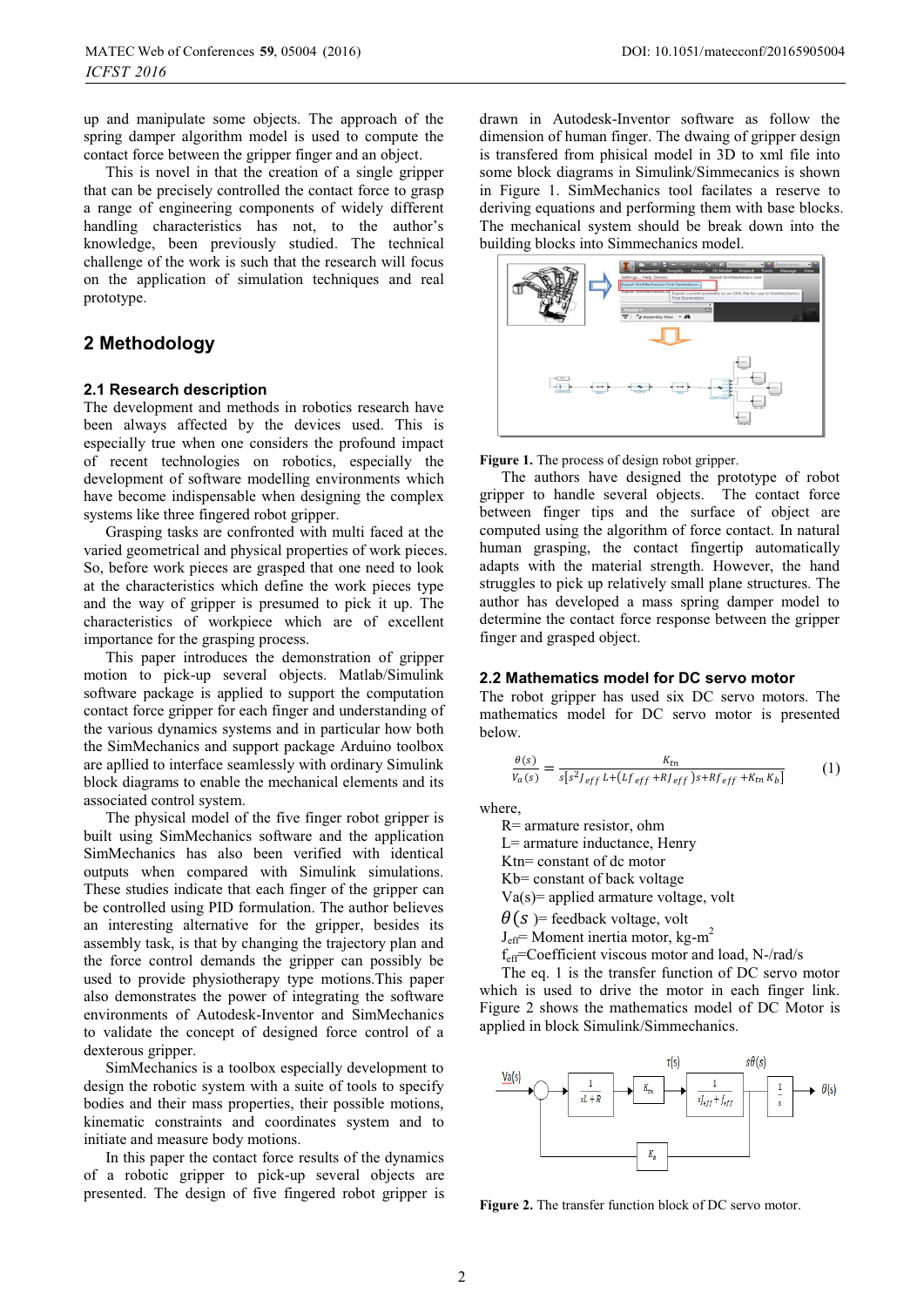The input references are generated for the trajectory planning to the motion control system, which ensures that the five fingered gripper robot executes the planned trajectories.

Position and orientation of the object are also very important parameters where the position of the an object before the pick operation already sets limits to force induction options as the points where forces can be applied may not always be accessible. Grasping with a single contact surface is called adhesive grasp and this is the classic operating principle for suction grippers. On the contrary, form fit and force fit gripping are basic principles of grasping with more than one contact surface and the combinations of form fit and force fit gripping are frequently used. As described previously, the hand is great to any technical systems in terms of grasping flexibility as it naturally combines numerous grasping types.

#### **2.4 Gripper functionality**

Biagiotti proposed the basic concepts for human prosthetic which are the degree of anthropormorphism, the level of dexterity and controllability [7]. Anthropomorphism refers to the capability of prosthesis to the mimic the human hand, party or totally, considering some aspects such as shape, size, consistency, and other more general include colour, temperature, and so on. Dexterity is related to prosthesis functionality and not to shape or aesthetic factors. Generally speaking, with the term "dexterity" he intends the capability of the endeffector, operated by a suitable robotic system, to autonomously perform tasks with a certain level of complexity. An exhaustive review of scientific work done so far about robotic hands dexterity, with a complete list can be found in [8]. The dexterity attribute of prosthetic hands can be divided into two main performance indicates which are grasping and internal manipulation respectively. Grasping is the capability of holding objects inside the end-effectors volume under a given hand configuration. Internal manipulation is the controlled motion of the grasped object inside the hand workspace, with the hand constraining the object with a configuration variable during the manipulation [9].

The controllability is the responds to trend of designing prosthesis that easier to control by user, more than the design of more complex hands, having more degrees of freedom [10]. The controllability can be considered from several points of view such as from the point of view of patients and from the point of view of the controller.

Furthermore, another type of prosthetic hands develops to provide higher dexterity using anthropomorphical principles and improve the grasping function. The better performances of prosthetic hand are achieved by increasing the number of degrees of freedom and provide feedback signals such as position, velocity and grasping forces. Many papers are introduced in the past to mimic the extraordinary flexibility motion and use with a robotic gripper, which come close to the properties of a human hand, but clearly are lacking essential requirements for industrial use, such as robustness and cost [11].

In light of the review into published grippers and the experimental studies into how the range of the components should be grasped, the author believes that a minimum set of three actuated fingers are necessary to achieve the desired grasping functions. Philosophically the gripper is envisaged to mimic the thumb, index, middle, fore finger and a little finger. The gripper finger grasps a variety of tasks such as rigid bodies, and nonrigid bodies. However to cover all the gripping functions the fingers will require to additional functions. Thus the experimental of five fingered robot gripper has proposed to provide the desired grip to enable a variety of components to be correctly handled.

#### **2.5 Robust control strategy**

One of the fundamental requirements to grasp the object is the capability to handle interaction between gripper finger and the object. An interaction control method is needed to adapt the forces exerted on the object to avoid damage to both the object and the gripper fingers. Its aim is to control the dynamic behaviour of the gripper finger when contacting the object by controlling the properties of the contact, namely controlling the stiffness and the damping of the interaction.

The force control of robot hand is needed for ensuring that the hand firmly grasps and that corresponding finger in the presence of external forces applied to the object. These forces may require high values of contact force at the fingertip to get the stability response. To solve these problems Widhiada in 2015 published Robust Control For The Motion Five Fingered Robot Gripper adopted the relationship between the interaction force and position trajectory [12]. A considerable body of research has been undertaken on robotic hand system with robot force control and planning related to the entire device and the significant developments are as follows, position control is used when the robot finger must be moved with or without load along a prescribed trajectory through the robot finger workspace. The robust control system of robot fingers is simply a collection of joint controllers each of which is dedicated to a single joint and drives it individually. The reference signals for these controllers are supplied by a joint trajectory generator determining the desired joint trajectory from the desired trajectory of the gripper.



**Figure 3.** Robot gripper control system.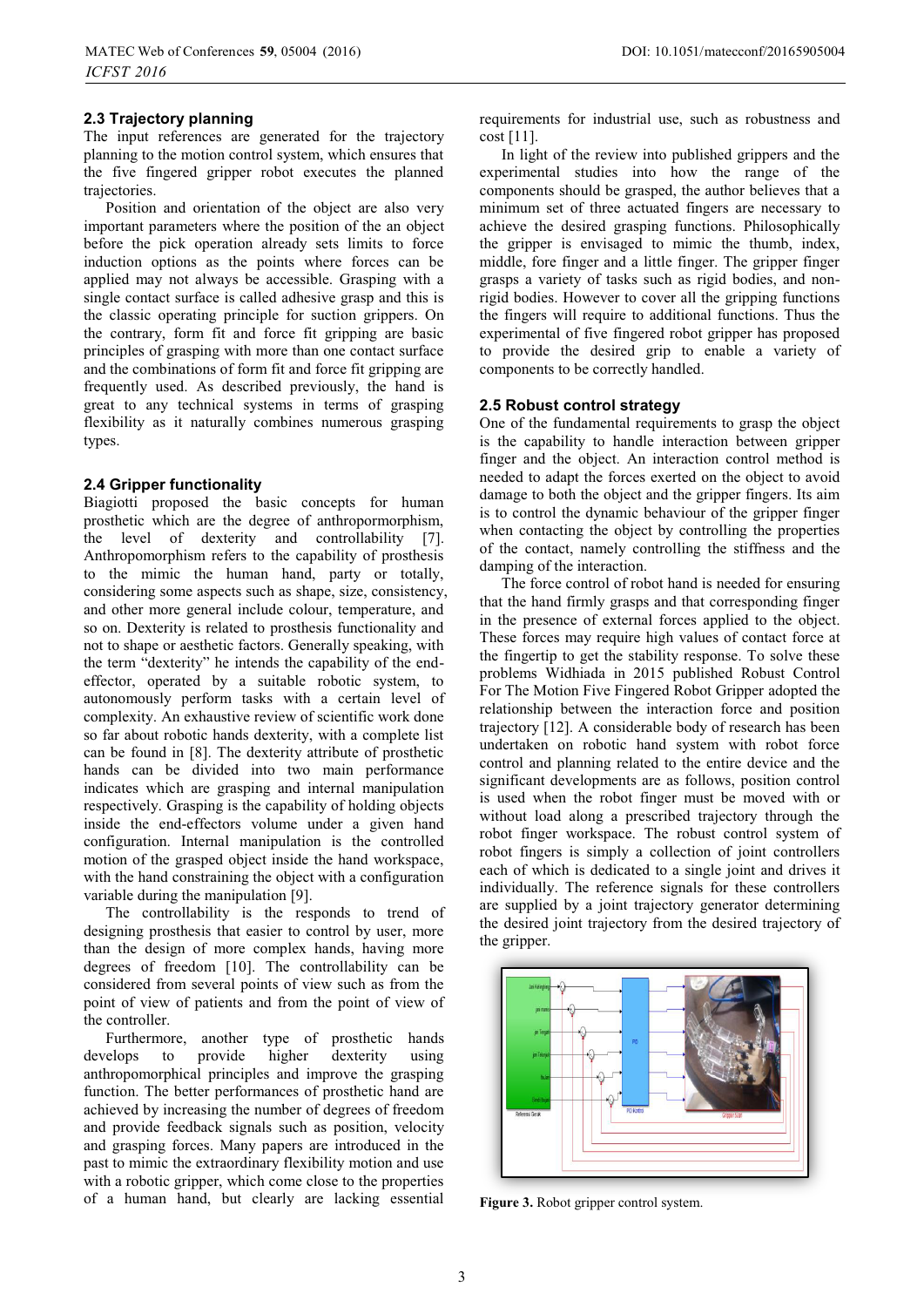The advance PID control has been used to control the dinamics motion of each of the fingers surface. By tuning suitable values of the three constant gains in the PID controller algorithm such as gain of Proportional (Kp), Integral (Ki) and Differential gain (Kd) value are determined by auto tuning to achieve a quick response to get the steady state small eror signal. Parameter Kd works on the change of the error signal, so it can reduce dramatically overshoot effects to reach steady state response. Figure 3 shows the basic concept of Force control the Five fingered gripper using PID control.

## **3. Result and Discussion**

Block diagram for computer interface is made in MATLAB/Simulink integrated with support package Arduino Uno. The advance PID control with auto tune is used to control the motions and force of five fingered gripper.

The value of force is used to drive the joint of servo motor can be compuetd from the angular position of joint servo motor. Figure 4 shows a link of gripper finger wich is installed at shaft servo motor.



**Figure 4.** The lever of DC servo motor.

The force can be calculated when the tip of the motor lever moves from point A to B with the angle θ and the length of the lever of r. The first step is to calculate the force (F) which makes the angle of displacement in the form of rad. Calculation results of the force on each lever the motor is shown in the Figure 5 .



**Figure 5.** Contact force of servo motor.

The force (F) is a positive value means of the motor lever moves from position  $0^{\circ}$  to position the angle formed by reference. Conversely, if a force (F) is negative, then the motor lever moves towards  $0^\circ$ .

The contact force of the gripper fingers can be calculated. Spring mounted on the tip of the finger will press the surface of the object. By using Hooke law the contact force between fingertips and an object surface can be computed by the equation 2.

$$
F = -k \cdot \Delta x \tag{2}
$$

Figures 6-8 show the gripper grasp an object The contact force can be computed using a mass sprng damper model algorithm. In this test, the gripper will be instructed to hold some objects. The first objects to be held is a bottle. Dynamics motion gripper and the response of each lever of the dc servo motor on the gripper are shown in the graphs as follows.



Figure 6. Bootle grasping contact force response finger.

Figure 6 shows the gripper grasp a plastic bottle. Automatically the given contact force for the gripping the bottle is proportional to the weight of the bottle gripped. The maximum force occurs on the little finger is 3.22N, 2.32N ring finger, middle finger 2.82N, 3.21N index finger, thumb 1.23N and 2.01N joint on the big toe. The average force acting on each finger when gripping namely: the little finger of 1.52N, the ring finger of 1,24N, 1.43N middle finger, index finger 1.54N, and 0.63N thumb. Because the bottle tilted position when held resulted in one of the fingers have greater force than the other fingers.

In the second test, the gripper is tested for holding a disk or a small disk with a diameter of 900mm in 20 seconds. The same condition when the gripper is used to grip a disk. The response shown in the graph shows that there are several fingers do not move reaches the reference angle. To force (F) which occurs when holding a disk shown in the figure 7.



**Figure 7.** A disk grasping contact force response finger.

The magnitude of force given is proportional to the weight of disk gripped. The maximum force occurs on the little finger is 4.41N, 2.25N ring finger, middle finger 2.91N, 2.75N index finger, thumb 2.05N and 2.86N joint